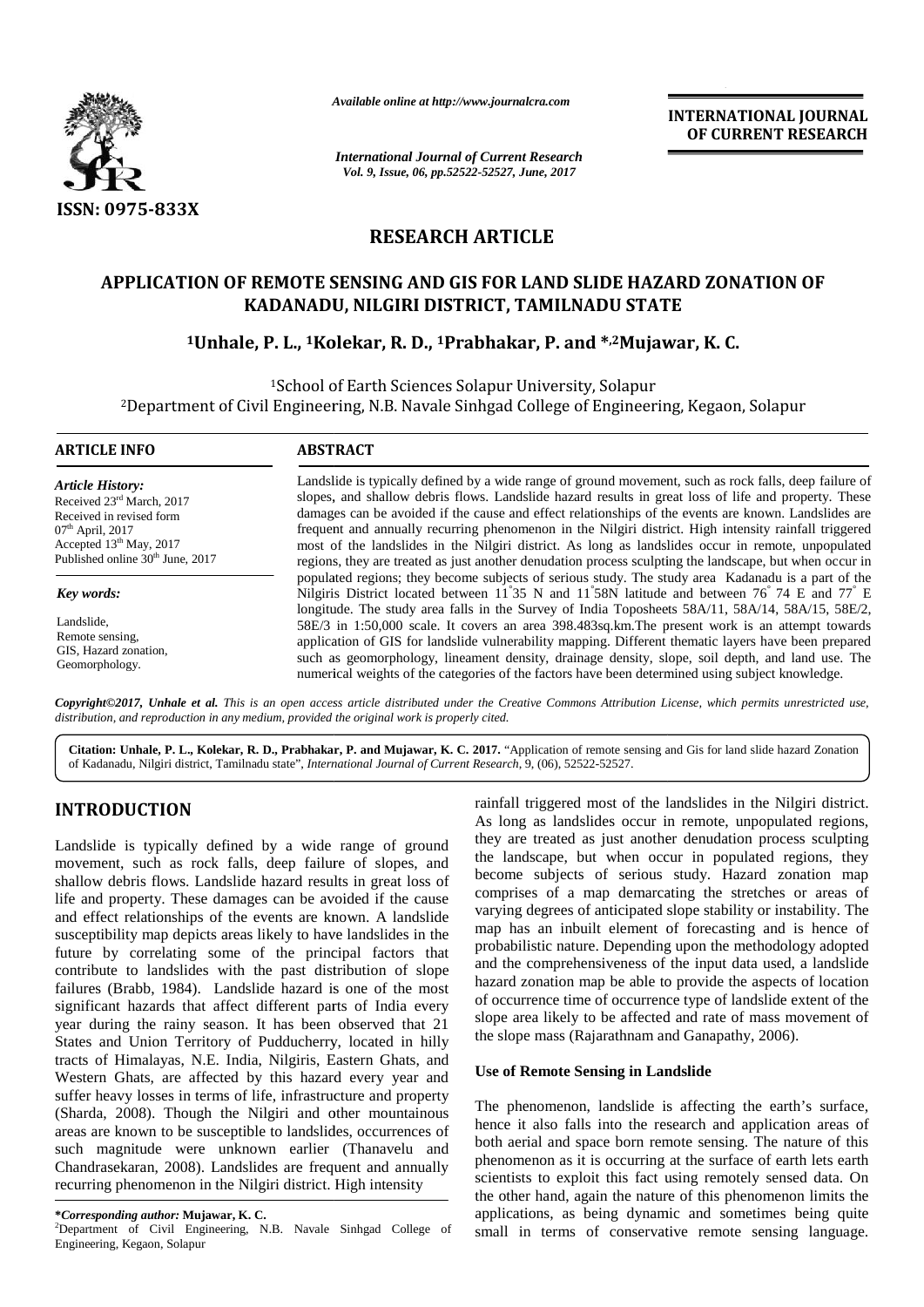Furthermore they reveal very small information when they are observed in planar 2-D, however, they contain large amounts of data when explored in 3-D. Basing on this fact the use of stereo-remote sensing products seems to be indispensable, which reveals the true morpho-dynamical features of the landslides. This information provides the diagnostic information regarding the type of the movement (Crozier, 1973). The landslide information extracted from the remotely sensed products is mainly related with the morphology, vegetation and the hydrological conditions of the slope. The slope morphology is best examined with stereographical coverage.

## **GIS Based Landslide Hazard Zoning Techniques**

Recently, the Geographical Information System (GIS) has become an important tool for landslide susceptibility mapping because it provides the various functions of handling, processing, analysing, and reporting geospatial data. An ideal map of slope instability hazard should provide information on the spatial probability, temporal probability, type, magnitude, velocity, run out distance and retrogression limit of the mass movements predicted in a certain area (Hartlen and Viberg, 1988).

#### **Study Area**

The geographical area of the District is 2,543 square kilometers, consists of six taluks namely Udhagamandalam, Coonoor, kadanadu Gudalur, Kundah and Pandalur. The up plateau at an altitude of 6,500 feet consists of three Taluks namely Udhagamandalam, Coonoor and Kotagiri while Gudalur Taluk is the oldest plateau at an altitude of 3,000 feet. There are four Panchayat Unions in this District. The four Municipalities are Udhagamandalam, Coonoor, Gudalur and Nelliyalam. The study area Kadanadu is a part of the Nilgiris District located between 11°35 N and 11°58N latitude and between 76° 74 E and 77° E longitude. The study area falls in the Survey of India Toposheets 58A/11, 58A/14, 58A/15, 58E/2, 58E/3 in 1:50,000 scale. It covers an area 398.483sq.km. It has been observed that natural slopes are disturbed due to cutting of roads for construction purposes, prevention of natural drainage and the changing land use pattern are the factors contributing to landslides and landslips.

#### **Geology of study area**

The Kadanadu plateau has long been a subject of detailed studies. Based on the geological, structural and geomorphological evidences a number of geologists have put forth different hypotheses for the origin of the Kadanadu plateau. The prevalent view is that the plateau has come into existence due to uplift by block faulting. The other view is that it is a relict feature carved out by erosional processes. Blandford of Geological Survey of India carried out pioneering geological work in the Nilgiris District in 1850's. According to Blanford, the Nilgiris plateau has been formed by three systems of faults along its peripheries. This is based on the prominent steep escarpments. East-northeast faults with down throw to the south-west form the first system of faults. In the Nilgiri district, the lithology is the charnockite group of bedrocks, covered by the ubiquitous red laterite or lateritic soil. This is taken as a common factor for the whole district. Because of its uniform nature, it is not taken in to account for our study

# **Geomorphology**

The landscape builds up through uplift of volcanism. Denudation occurs by erosion and mass wasting, which produces sediments that is transported and deposited elsewhere within the landscape. The geomorphic features identified from the study area are pediments / Pedi plain, plateau, hill's, valley fill, flood plain, escarpment, denuded slope, and slope on Deccan trap. Cauvery River created several of this features through erosion and deposition work of it.

## **Slope**

Slope is a very important parameter in any landslide hazard zonation mapping. In the study area slope varies from 0 to greater than 41 deg. The entire slope contour map was divided in to four categories as follows: 0 to10, 11 to 20, 21 to 30, 31 to  $40, > 41$  deg.

#### **Soil**

Soil types vary all across the basin but the red soils are the predominant category of soils followed by black soils. The highland areas which fall in Karnataka have lateritic soils, reddish brown in color. These soils are shallow, acidic to neutral and are fertile, good for agricultural practices. Highlands of Kerala also have red loam soils along with some areas of black soils which are fertile, rich in organic content and because of high nitrogen content are excellent for agriculture.

#### **Aim and Objectives**

- Aim is to delineate landslide zones in Kadanadu for planning purpose.
- To delineate the landslide hazard zones using weighted overlay method.
- To develop a spatial database for landslide analysis
- To delineate a landslide zonation map using remote sensing and GIS
- To provide a decision support tool for hazard managers and planners
- Assessing future trends in remote sensing and its implication on Landslide Hazard Zonation (LHZ) mapping.

#### **Methodology & Database**

- 1. The base map is prepared from SOI toposheets with 1:50.000 scales. Drainage, Contour and are digitized and thus the thematic layers are created from the SOI toposheets using Arc GIS software. The soil map is collected from Agricultural Engineering Department, Chennai and geology and geomorphology maps are collected from Geological Survey of India, Bangalore.
- 2. Contour is used to generate DEM for the study area. (30m)
- 3. Satellite image IRS LISS-III is used to create land use and land cover map which is processed using ERDAS 2011 imagine software.
- 4. Based on the Geo-Technical survey of India, weightages and ranking are given to each and every thematic layer created for the study area. After this all the thematic maps created are analysed using overlay analysis.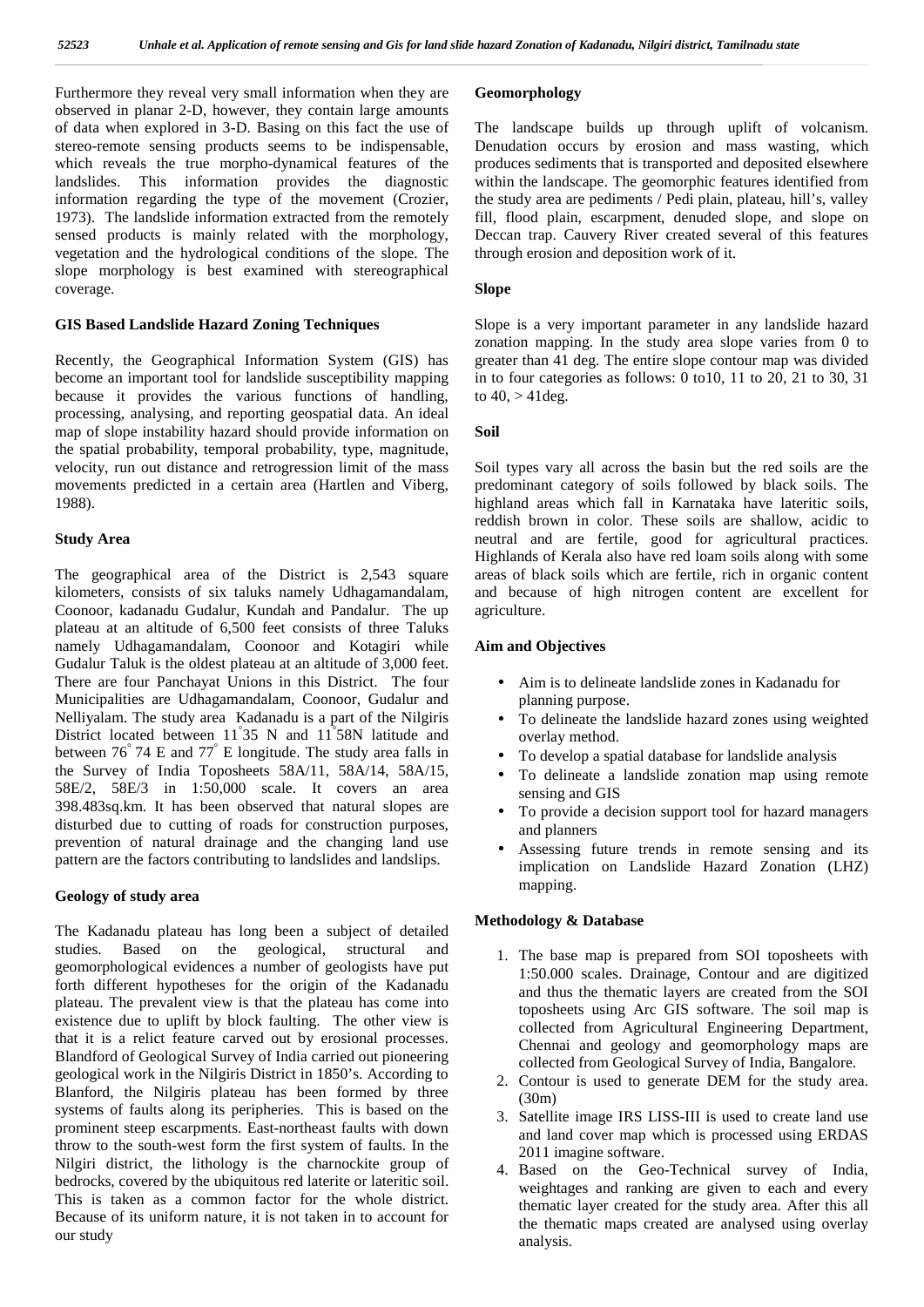5. Thus the landslide vulnerability zonation map is prepared for Kadanadu of the ooty.

#### **3.1a.Software used**

Arc GIS 10.0, Erdas 2011, Microsoft Excel, Microsoft Word, Microsoft Access

**3.1b.Data:-**The various data used in the study area are as given below

1.Kadanadu .shp. 2.Satellite imagery (ASTER-1)

# **RESULTS AND DISCUSSION**

The forces exerted by rocks, earth or other debris moving down a slope can be immense and therefore can devastate anything in its path. Therefore, need to identify the potential zones of landslides for better management. A landslide hazard map categorizes a region into zones of varying degrees of stability and would be a useful regional planning tool for future decision making in regional development projects. The present work is an attempt towards application of Weighted Overlay method for landslide hazard mapping. Selection of factors and preparation of corresponding thematic data layers are crucial components of landslide hazard mapping. The factors governing instability in a terrain are primarily geology, slope, slope aspect, rainfall, NDVI and soil. The variables of these factors are grouped into classes according to landslide susceptibility and numerical weights of the categories of the factors have been determined using subject knowledge.

## **Geology**

The Geology map was derived from the Geological Survey of India with the scale of 1:2,50,000. All the rock types are grouped into five classes in terms of weighted overlay evaluation scale as shown in table. Quatzite, Granite, and Magnetite types of rocks are harder than other types in the study area which rated as 1 in rating evaluation scale. Shown in Table no.1



#### **Table 1. Geology Classes**

| FID | Geology                           | Weight | Rank | Geowr          |
|-----|-----------------------------------|--------|------|----------------|
|     | Chamockite                        |        | 0.3  |                |
|     | Fissile hornblende boitite gneiss |        | 0.2  | l.4            |
|     | Magnetite quartzite               |        | 0.3  |                |
|     | Ultramafic complex                |        |      | $\overline{4}$ |

#### **Geomorphology**

The Geological Survey of India toposheets are used to identify the geomorphological features of present study area. The geomorphological features are plateau, alluvial fan, colluvial fills and linear ridges. Listed in Table no.2

#### **Table 2. Geomorphological Classes**

| FID               | Geomorphology                               | Weight | Rank 1 | Morwr |
|-------------------|---------------------------------------------|--------|--------|-------|
|                   | Least Dissected Plateau                     | h      | 0.2    | 1.2   |
| 2                 | <b>Highly Dissected Deflection</b><br>slope | 6      | 0.4    | 2.4   |
|                   | Less Dissected Undulating<br>Plateau        | h      | 0.1    | 0.6   |
| $\mathbf{\Omega}$ | Moderately Dissected Plateau                |        | 0.3    | -8    |



#### **Soil Depth**

The soil and soil depth map is collected from the Agriculture Engineering Department of Tamil Nadu and this map was regrouped as Forest Soil (FS), Hilly Forest soil(HF), Karampalayam (KPM), Karampalyam+Nelliyalam (KPM+NYM), Karampalyam+Melithenu (KPM+MTU), Melithenu (MTU), Thalikundha+Vallithotam (TKD + VTM), Nagalli+Nelliyalam. The soil depth feature classified into four classes they are  $( $68$ ) (MTU), (90) FS, (100) KPM+NYM,$  $(>140)$  TKD + VTM and ranked according to their contribution of landslide vulnerability zone. Given in table no.3

#### **Table 3. Soil Depth Classes**

| FID | Soil depth | Weight | Rank | Soilwr | Type               |
|-----|------------|--------|------|--------|--------------------|
|     | 68         |        | 0.3  | 3.3    | Clayey Soil        |
|     | 90         |        | 0.4  | 4.4    | Gravelly Loam Soil |
|     | 140        |        | 03   | 3.3    | Gravelly Clay Soil |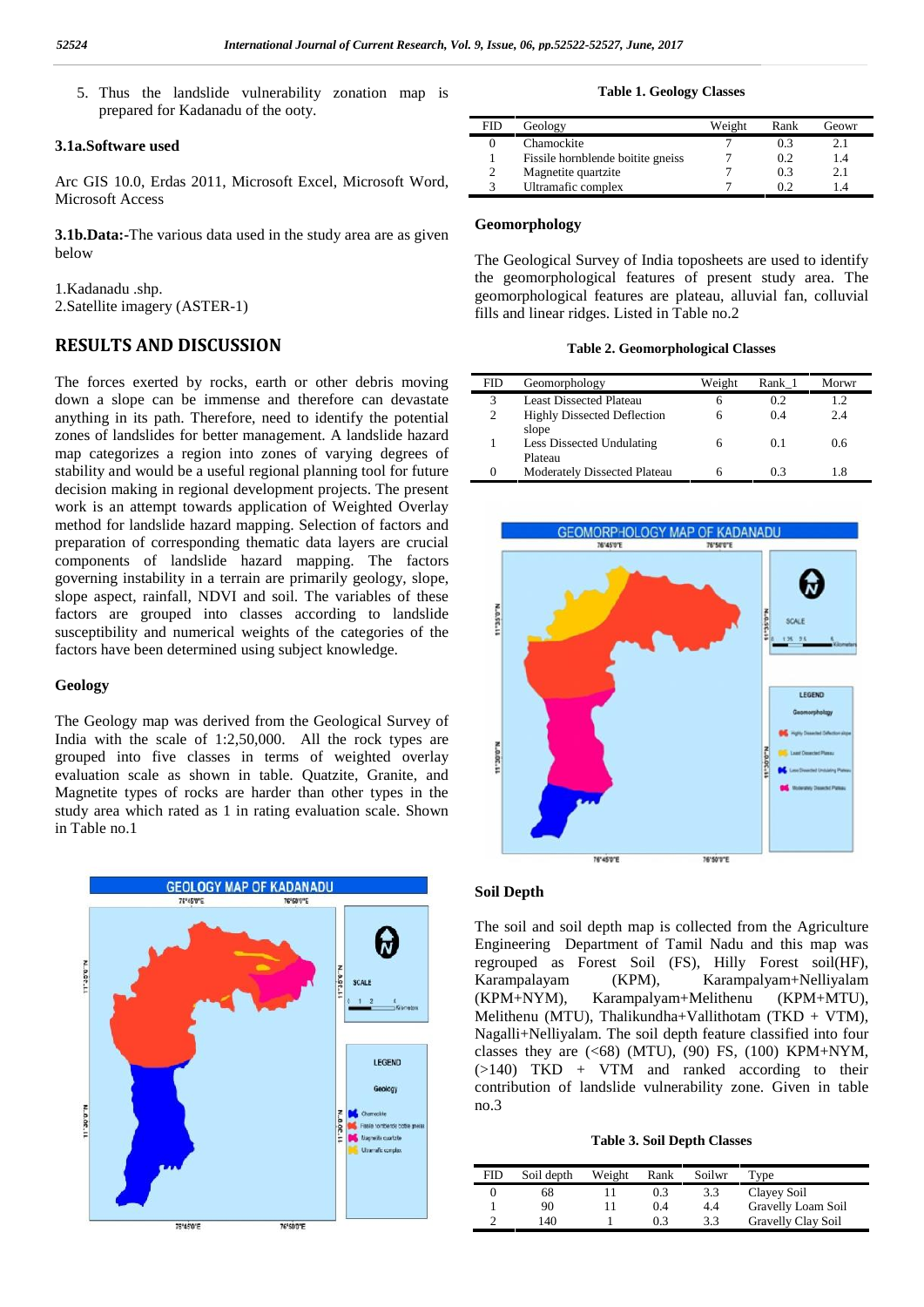

#### **Land Use / Land Cover**

The land use/land cover map is derived from IRS-1D-LISS III image, with the help of SOI to posheets. The image was classified by visual interpretation and labelled as water bodies, land without scrub, gully erosion land, reserved forest, land with scrub, plantation crop and settlement. These LULC classes are assigned ranks based on the contribution to Landslide vulnerability as shown in Table. Shown in Table no.4

# **Table 4. Land use / Land cover Classes**

| FID | OBJECT ID | L U L C Area | Weightage | Rank | WR  |
|-----|-----------|--------------|-----------|------|-----|
|     |           | Settelment   | 14        | 10   | 140 |
|     |           | Agriculture  | 14        | 20   | 280 |
|     |           | Forest       | 14        | 30   | 420 |
|     |           | Barran land  | 14        | 40   | 560 |

#### **Drainage Density**

The drainage network of this area digitized using satellite data and SOI toposheets. This drainage network was used for calculation of drainage density. The study area calculates using GIS software. In this study area the classes of drainage density are as shown in table no 5.

**Table 5. Drainage Density Classes**

| <b>FID</b> | <b>OBJECTID</b> | Weight | Rank | DWR  |
|------------|-----------------|--------|------|------|
|            |                 |        | 3.3  | 6.6  |
|            |                 |        | 6.7  | 13.4 |
|            |                 |        | 0.3  | 0.6  |
|            |                 |        |      |      |

#### **Slope and Slope Aspect**

Contour is used to generate DEM for the study area. (30m) can be used to derive information on elevation, slope and slope aspect using the TIN module of ArcGIS 3D Analyst. Slope angle is one of the key factors in inducing slope instability. A slope map with a 100m grid cell size was generated from the DEM. The map represents the spatial distribution of slope values in the area. These were classified into five classes as per the table no 6. The maximum area was occupied by the  $0^{\circ}$  to

10°, while steep slopes greater than 40° are much less frequent in the area. A slope aspect map with a 40m grid cell size was also generated from the DEM. According to the rain shadow region, weights are assigned. The entire wind ward region has higher landslide susceptibility due to more amount of rainfall.

|  |  |  | <b>Table 6. Slope Classes</b> |  |
|--|--|--|-------------------------------|--|
|--|--|--|-------------------------------|--|

| FID | Shape * | GRIDCODE | Rank | Weight | WR   |
|-----|---------|----------|------|--------|------|
|     | Polygon |          |      | 25     | 2.5  |
|     | Polygon |          |      | 25     | 3.75 |
|     | Polygon |          | 35   | 25     | 3.75 |
| 3   | Polygon |          | 25   | 25     | 6.25 |
|     | Polygon |          | 25   | 25     | 7.5  |

#### **Landslide Vulnerability Zoning Map**

The preparation of landslide vulnerability zoning (LVZ) map is a major step forward in hazard management. In this study, thematic maps are prepared by GIS based qualitative and quantitative techniques which useful to analyse the relationship between landslides and their influencing parameters. Remote sensing and GIS based methodology for LVZ maps are also presented in this study. The weight and rating system based on the relative importance of various causative factors as derived from remotely sensed data and other thematic maps was carried out using various sources. A direct mapping approach will be used to establish the five different LVZ using classical overlay operations after having established maps representing major landslide influencing factors (Saha *et al*., 2002). The factors being used geomorphology, lineament density, drainage density, slope, geology, soil depth, and land use/land cover. The different classes of thematic layers are assigned the corresponding weights and rating value as attribute information in the GIS and an "attribute map" is generated for each data layer. Summations of these attribute maps are then multiplied by the corresponding weights and rating to yield the landslide susceptibility index (LVI) for each grid cell. The basic pre-requisite for landslide vulnerability zonation studies is the determination of weight and rating values representing the relative importance of factors and their categories respectively for landslide occurrence. In this study, these weights and ratings are determined based on subject knowledge, and the weights and rating for each parameters were multiplied by the relevant parameter maps and then, all the weights and rating parameter maps were overlaid. In this way, a map having continuous scale of numerical values was obtained. The weight and rating were assigned to each attribute layer and their respective classes. A summation of these layers was carried out and the cumulative score was regrouped into five classes. A judicious way for this classification is to use the relative natural breaks algorithm to separate the landslide vulnerability index into landslide susceptibility classes. In this study, five landslide vulnerability classes were identified (pie diagram) which are very high vulnerability (zone-V), high vulnerability (zone-IV), moderate vulnerability (zone-III), low vulnerability (zone-II) and very low vulnerability (zone-I) zones.

#### **Table 7. Landslide Vulnerability Index**

| S.No. | Landslide vulnerability Zone | Area      |
|-------|------------------------------|-----------|
|       | Low                          | 72.387235 |
|       | Mediam                       | 45.664797 |
|       | High                         | 0.821457  |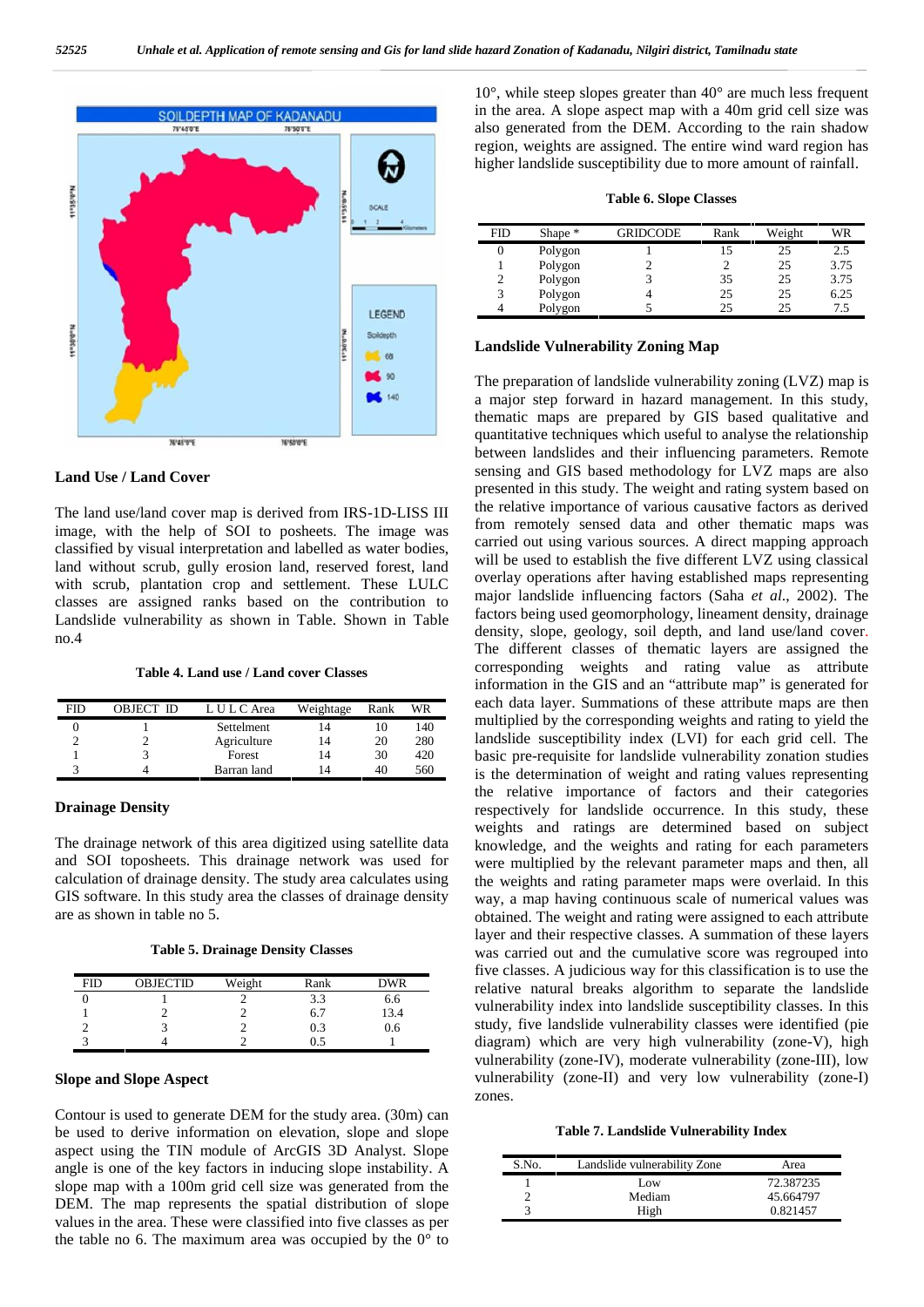

#### **Landslide Vulnerability Index**

For landslide vulnerability analysis using the weights and rankings (Table no- 7) the Landslide Vulnerability Index (LVI) values were computed by summation of each factor's rating multiplied by the weight of each of the factors by using the following as Eq.1. *n*

$$
LSI = (WixRi) \dots (WixRi) \dots (100)
$$

Where  $LVI =$  Landslide Vulnerability Index,  $Ri =$  Ratings for the categories of the layers

#### $Wi = Weights$  for the layers

**Table 8. Landslide vulnerability Index Weightage and Ranking**

| Thematic layer   | Map Weight     | <b>Individual features</b>     |                  | Rank           | W           |
|------------------|----------------|--------------------------------|------------------|----------------|-------------|
| Geomorphology    | 6              | <b>Least Dissected Plateau</b> |                  | 0.2            | h           |
|                  |                | Highly                         | Dissected        | 0.4            |             |
|                  |                |                                | Deflection slope |                | u           |
|                  |                | Less                           | <b>Dissected</b> | 0.1            | fι          |
|                  |                | <b>Undulating Plateau</b>      |                  |                | lo          |
|                  |                | Moderately                     | Dissected        | 0.3            | $\mathbf n$ |
|                  |                | Plateau                        |                  |                |             |
| Geology          | 7              | Chamockite                     |                  | 0.3            |             |
|                  |                | Fissile hornblende boitite     |                  | 0.2            | R           |
|                  |                | gneiss                         |                  |                |             |
|                  |                | Magnetite quartzite            |                  | 0.3            | Α           |
|                  |                | Ultramafic complex             |                  | 0.2            |             |
| Drainage Density | $\overline{c}$ | 1                              |                  | 3.3            |             |
|                  |                | $\overline{\mathbf{c}}$        |                  | 6.7            |             |
|                  |                | 3                              |                  | 0.3            | А           |
|                  |                | $\overline{4}$                 |                  | 0.5            |             |
| Slope            | 25             | $\mathbf{1}$                   |                  | 15             |             |
|                  |                | $\frac{2}{3}$                  |                  | $\overline{2}$ |             |
|                  |                |                                |                  | 35             | B           |
|                  |                | $\overline{\mathbf{4}}$        |                  | 25             |             |
|                  |                | 5                              |                  | 25             |             |
| Soil Depth       | 11             | < 68                           |                  | 0.3            | C           |
|                  |                | 90                             |                  | 0.4            |             |
|                  |                | >140                           |                  | 0.3            |             |
| Landuse          | 14             | Settlement                     |                  | 0.1            |             |
|                  |                | Agriculture                    |                  | 0.2            |             |
|                  |                | Forest                         |                  | 0.3            |             |
|                  |                | Barran area                    |                  | 0.4            |             |



#### **Conclusion**

0.4 under zone III, 38 % of area falls under zone II, 61 % of area 0.1 falls under zone I. When we compare pre-occurred landslide 0.3 most of the landslide locations fall under zone I. Landslide must have occurred in Nilgiri ranges since time immemorial but they have been recorded particularly during expeditions only from the beginning of the last three centuries. The slide occurred in the Sis Para ghat road in 1824, slide occurred in Kadanadu to Mettupalayam road in 1881, landslide occurred in Kadanadu in 1891, 1902, landslide that occurred in Ooty in 1978, landslide that occurred in Coonoor in 1979, landslide that occurred in Coonoor to Mettupalayam highway in 1993, 1998,2001 are major slides occurred in Nilgiris district. The present work is an attempt towards application of GIS for landslide vulnerability mapping. Different thematic layers have been prepared such as geomorphology, drainage density, slope, soil depth, and land use. The numerical weights of the categories of the factors have been determined using subject knowledge. Rank and weights are assigned for each theme. Three landslide susceptible zones were arrived based on landslide susceptibility and was highest in the slope range 45 degree in the study area, the high and very highly susceptible areas are characterized by non- forested areas indicating the influence of vegetation on the initiation of slope instability. The weighted and ranked themes were overlayed in GIS. The cumulative map is classified based its Mean, Standard deviation, Sum. The study area was classified into three vulnerable zones. They are zone I, zone II and zone III. whereas zone I is very low vulnerable while zone III is very high vulnerable zone. In this present study 1% of area falls locations over Landslide vulnerability zone map, we found that

# 0.2 **REFERENCES**

- Ahmed., 2002. "Landslide Susceptibility Analysis of Northern Caribbean Plate Boundary zone of Jamaica", United States Geological Survey (USGS), Menlo Dark, California, USA.
- Ahstrar and Sonlankellis., 1992. "Landslides of Olympus Mountain of West Macodonia", University of Athens, Department School of earth science.
- Bist, K.S and Sah, M.P. 1998. "The Devastating Landslide of August 1998 in Okhimath Area, Rudraprayag District, Garhwal Himalaya", *Current Science*, Vol.76, pp.481-484.
- Chau, K.T., Sze, Y.L. and Fung, M.K. 2003. "Landslide Hazard Analysis for Hong Kong Using Landslide Inventory and GIS", The Hong Kong Polytechnic University, Hong Kong, China.
- Dahal, R. K. and Hasegawa, S. 2008 "DEM-based Deterministic Landslide Hazard Analysis in the Lesser